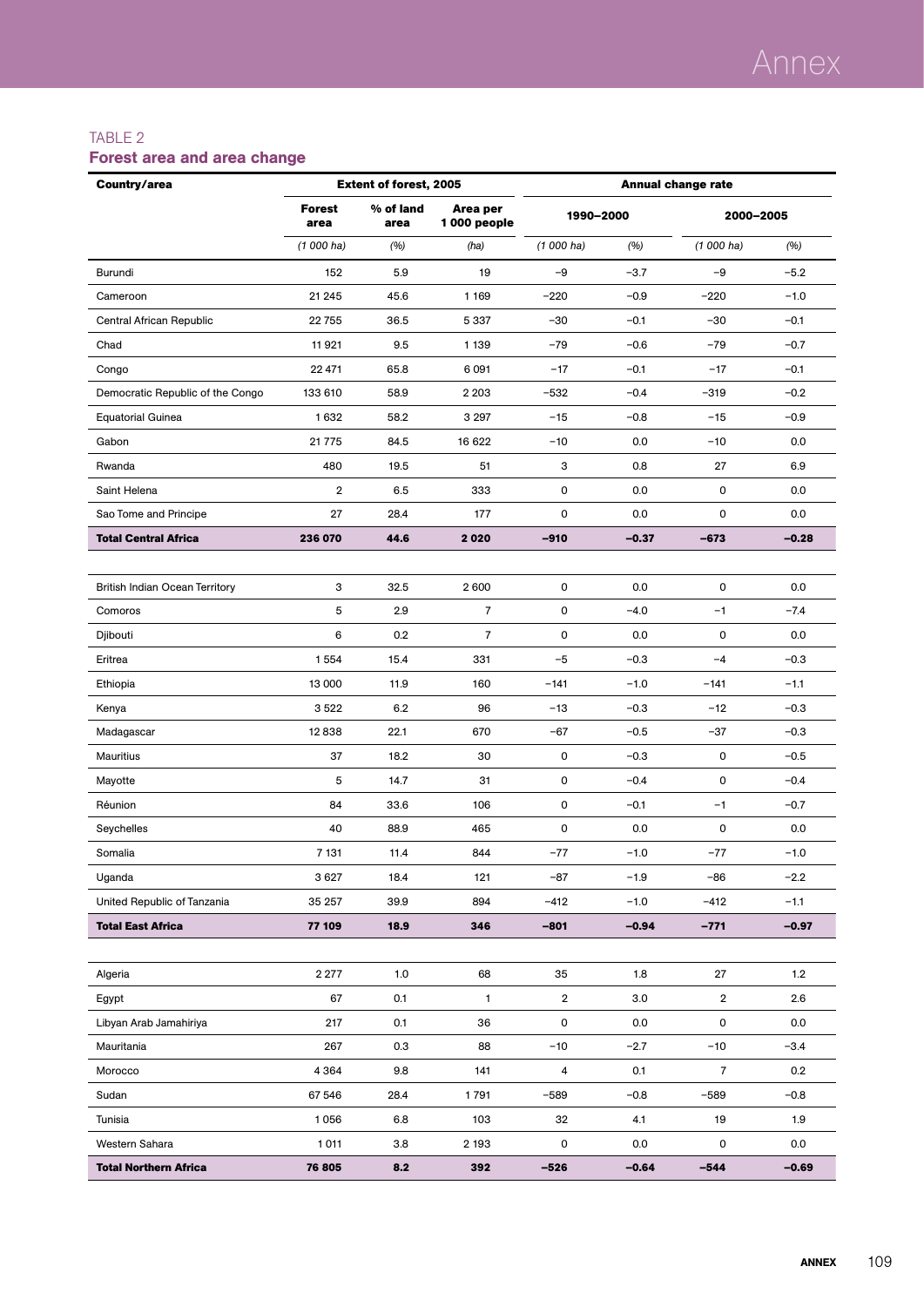### TABLE 2 (cont.)

| Country/area                             |                | <b>Extent of forest, 2005</b> |                         |                | <b>Annual change rate</b> |                |         |  |
|------------------------------------------|----------------|-------------------------------|-------------------------|----------------|---------------------------|----------------|---------|--|
|                                          | Forest<br>area | % of land<br>area             | Area per<br>1000 people | 1990-2000      |                           | 2000-2005      |         |  |
|                                          | $(1000)$ ha)   | (%)                           | (ha)                    | $(1000)$ ha)   | (%)                       | $(1000)$ ha)   | (%)     |  |
| Angola                                   | 59 104         | 47.4                          | 3570                    | $-125$         | $-0.2$                    | $-125$         | $-0.2$  |  |
| Botswana                                 | 11943          | 21.1                          | 6428                    | $-118$         | $-0.9$                    | $-118$         | $-1.0$  |  |
| Lesotho                                  | 8              | 0.3                           | 4                       | 0              | 3.4                       | 0              | 2.7     |  |
| Malawi                                   | 3 4 0 2        | 36.2                          | 251                     | $-33$          | $-0.9$                    | $-33$          | $-0.9$  |  |
| Mozambique                               | 19 262         | 24.6                          | 919                     | -50            | $-0.3$                    | $-50$          | $-0.3$  |  |
| Namibia                                  | 7661           | 9.3                           | 3744                    | $-73$          | $-0.9$                    | $-74$          | $-0.9$  |  |
| South Africa                             | 9 2 0 3        | 7.6                           | 191                     | 0              | 0.0                       | 0              | 0.0     |  |
| Swaziland                                | 541            | 31.5                          | 477                     | 5              | 0.9                       | 5              | 0.9     |  |
| Zambia                                   | 42 452         | 57.1                          | 3630                    | $-445$         | $-0.9$                    | $-445$         | $-1.0$  |  |
| Zimbabwe                                 | 17 540         | 45.3                          | 1326                    | -313           | $-1.5$                    | $-313$         | $-1.7$  |  |
| <b>Total Southern Africa</b>             | 171 116        | 29.0                          | 1 3 0 3                 | $-1152$        | $-0.63$                   | $-1154$        | $-0.66$ |  |
|                                          |                |                               |                         |                |                           |                |         |  |
| Benin                                    | 2 3 5 1        | 21.3                          | 268                     | -65            | $-2.1$                    | $-65$          | $-2.5$  |  |
| <b>Burkina Faso</b>                      | 6794           | 29.0                          | 473                     | $-24$          | $-0.3$                    | $-24$          | $-0.3$  |  |
| Cape Verde                               | 84             | 20.7                          | 161                     | 2              | 3.6                       | 0              | 0.4     |  |
| Côte d'Ivoire                            | 10 405         | 32.7                          | 550                     | 11             | 0.1                       | 15             | 0.1     |  |
| Gambia                                   | 471            | 41.7                          | 283                     | $\overline{2}$ | 0.4                       | $\overline{2}$ | 0.4     |  |
| Ghana                                    | 5 5 1 7        | 24.2                          | 240                     | $-135$         | $-2.0$                    | $-115$         | $-2.0$  |  |
| Guinea                                   | 6724           | 27.4                          | 732                     | $-50$          | $-0.7$                    | -36            | $-0.5$  |  |
| Guinea-Bissau                            | 2072           | 73.7                          | 1 2 5 9                 | $-10$          | $-0.4$                    | $-10$          | $-0.5$  |  |
| Liberia                                  | 3 1 5 4        | 32.7                          | 881                     | -60            | $-1.6$                    | -60            | $-1.8$  |  |
| Mali                                     | 12 572         | 10.3                          | 1050                    | $-100$         | $-0.7$                    | $-100$         | $-0.8$  |  |
| Niger                                    | 1 2 6 6        | 1.0                           | 92                      | -62            | $-3.7$                    | $-12$          | $-1.0$  |  |
| Nigeria                                  | 11 089         | 12.2                          | 77                      | $-410$         | $-2.7$                    | $-410$         | $-3.3$  |  |
| Senegal                                  | 8673           | 45.0                          | 718                     | $-45$          | $-0.5$                    | $-45$          | $-0.5$  |  |
| Sierra Leone                             | 2754           | 38.5                          | 480                     | $-19$          | $-0.7$                    | $-19$          | $-0.7$  |  |
| Togo                                     | 386            | 7.1                           | 60                      | $-20$          | $-3.4$                    | $-20$          | $-4.5$  |  |
| <b>Total West Africa</b>                 | 74 312         | 14.9                          | 269                     | -985           | $-1.17$                   | -899           | $-1.17$ |  |
| <b>Total Africa</b>                      | 635 412        | 21.4                          | 673                     | $-4375$        | $-0.64$                   | $-4040$        | $-0.62$ |  |
|                                          |                |                               |                         |                |                           |                |         |  |
| China                                    | 197 290        | 21.2                          | 149                     | 1986           | 1.2                       | 4 0 5 8        | 2.2     |  |
| Democratic People's Republic<br>of Korea | 6 187          | 51.4                          | 261                     | $-138$         | $-1.8$                    | $-127$         | $-1.9$  |  |
| Japan                                    | 24 8 68        | 68.2                          | 194                     | $-7$           | 0.0                       | $-2$           | 0.0     |  |
| Mongolia                                 | 10 252         | 6.5                           | 3937                    | -83            | $-0.7$                    | -83            | $-0.8$  |  |
| Republic of Korea                        | 6 2 6 5        | 63.5                          | 130                     | $-7$           | $-0.1$                    | $-7$           | $-0.1$  |  |
| <b>Total East Asia</b>                   | 244 862        | 21.3                          | 160                     | 1751           | 0.81                      | 3840           | 1.65    |  |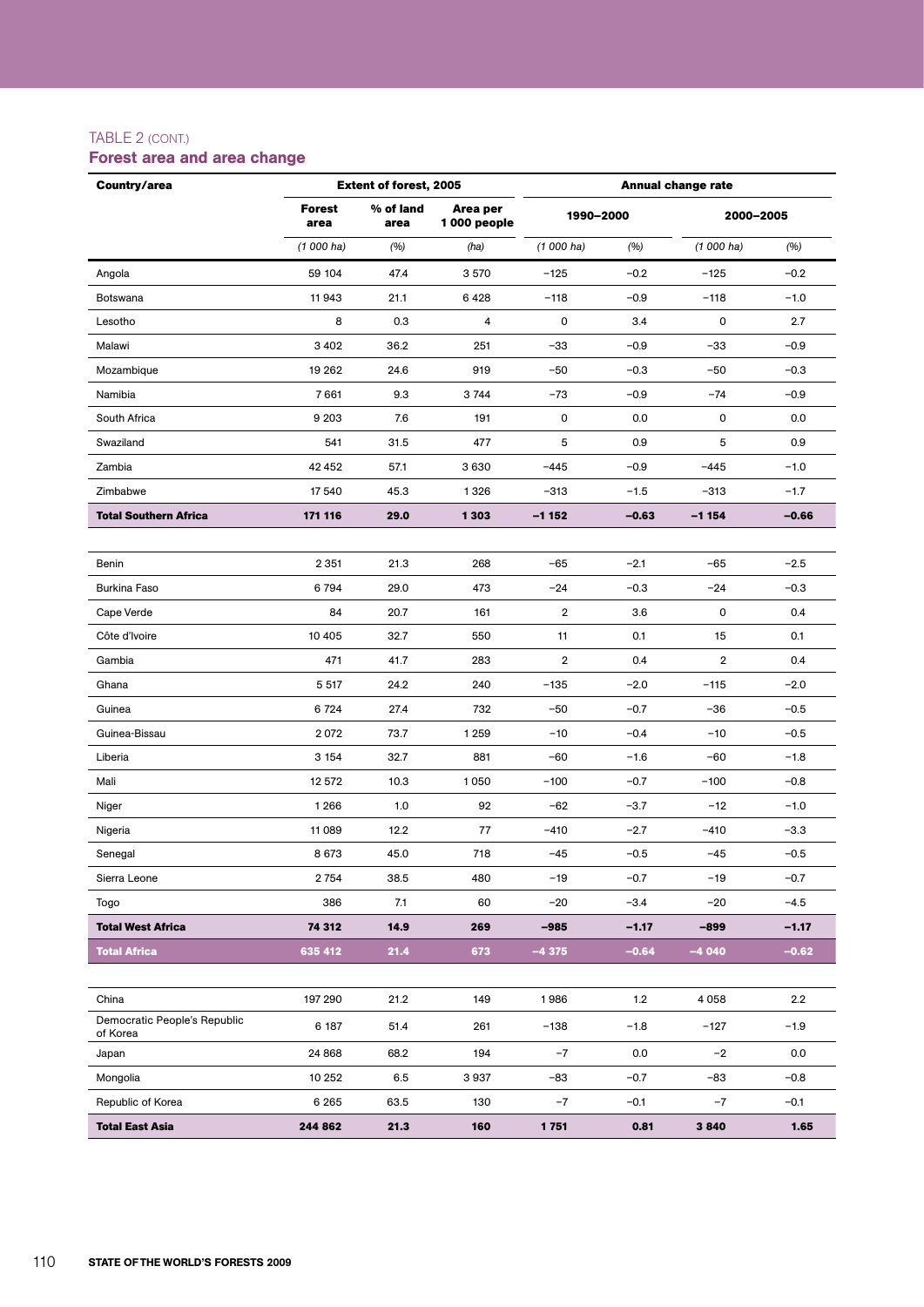# Annex

| Country/area                     |                          | <b>Extent of forest, 2005</b> |                         |                | <b>Annual change rate</b> |                          |           |  |
|----------------------------------|--------------------------|-------------------------------|-------------------------|----------------|---------------------------|--------------------------|-----------|--|
|                                  | <b>Forest</b><br>area    | % of land<br>area             | Area per<br>1000 people |                | 1990-2000                 |                          | 2000-2005 |  |
|                                  | $(1000)$ ha)             | (%)                           | (ha)                    | $(1000)$ ha)   | (%)                       | $(1000)$ ha)             | (%)       |  |
| American Samoa                   | 18                       | 89.4                          | 275                     | 0              | $-0.2$                    | 0                        | $-0.2$    |  |
| Australia                        | 163 678                  | 21.3                          | 7973                    | $-326$         | $-0.2$                    | -193                     | $-0.1$    |  |
| Cook Islands                     | 16                       | 66.5                          | 1 1 9 2                 | 0              | 0.4                       | 0                        | 0.0       |  |
| Fiji                             | 1 0 0 0                  | 54.7                          | 1 200                   | $\overline{2}$ | 0.2                       | 0                        | 0.0       |  |
| French Polynesia                 | 105                      | 28.7                          | 405                     | 0              | 0.0                       | 0                        | 0.0       |  |
| Guam                             | 26                       | 47.1                          | 151                     | 0              | 0.0                       | 0                        | 0.0       |  |
| Kiribati                         | 2                        | 3.0                           | 24                      | 0              | 0.0                       | 0                        | 0.0       |  |
| Marshall Islands                 | $\overline{\phantom{0}}$ | $\overline{\phantom{0}}$      |                         |                |                           | $\overline{\phantom{0}}$ |           |  |
| Micronesia (Federated States of) | 63                       | 90.6                          | 576                     | 0              | 0.0                       | 0                        | 0.0       |  |
| Nauru                            | 0                        | 0.0                           | 0                       | 0              | 0.0                       | 0                        | 0.0       |  |
| New Caledonia                    | 717                      | 39.2                          | 3025                    | 0              | 0.0                       | 0                        | 0.0       |  |
| New Zealand                      | 8 3 0 9                  | 31.0                          | 2 0 0 7                 | 51             | 0.6                       | 17                       | 0.2       |  |
| Niue                             | 14                       | 54.2                          | 14 100                  | 0              | $-1.3$                    | 0                        | $-1.4$    |  |
| Northern Mariana Islands         | 33                       | 72.4                          | 406                     | 0              | $-0.3$                    | 0                        | $-0.3$    |  |
| Palau                            | 40                       | 87.6                          | 2015                    | 0              | 0.4                       | 0                        | 0.4       |  |
| Papua New Guinea                 | 29 437                   | 65.0                          | 4 7 4 7                 | $-139$         | $-0.5$                    | $-139$                   | $-0.5$    |  |
| Pitcairn Islands                 | 4                        | 83.3                          | 52 239                  | 0              | 0.0                       | 0                        | 0.0       |  |
| Samoa                            | 171                      | 60.4                          | 924                     | 4              | 2.8                       | 0                        | 0.0       |  |
| Solomon Islands                  | 2 172                    | 77.6                          | 4488                    | $-40$          | $-1.5$                    | $-40$                    | $-1.7$    |  |
| Tokelau                          | 0                        | 0.0                           | 0                       | 0              | 0.0                       | 0                        | 0.0       |  |
| Tonga                            | 4                        | 5.0                           | 36                      | 0              | 0.0                       | 0                        | 0.0       |  |
| Tuvalu                           | 1                        | 33.3                          | 100                     | 0              | 0.0                       | 0                        | 0.0       |  |
| Vanuatu                          | 440                      | 36.1                          | 1998                    | 0              | 0.0                       | 0                        | 0.0       |  |
| Wallis and Futuna Islands        | 5                        | 35.3                          | 328                     | 0              | $-0.8$                    | 0                        | $-2.0$    |  |
| <b>Total Oceania</b>             | 206 254                  | 24.3                          | 6096                    | $-448$         | $-0.21$                   | $-356$                   | $-0.17$   |  |
|                                  |                          |                               |                         |                |                           |                          |           |  |
| Bangladesh                       | 871                      | 6.7                           | 6                       | 0              | 0.0                       | $-2$                     | $-0.3$    |  |
| Bhutan                           | 3 1 9 5                  | 68.0                          | 4931                    | 11             | 0.3                       | 11                       | 0.3       |  |
| India                            | 67 701                   | 22.8                          | 59                      | 362            | 0.6                       | 29                       | 0.0       |  |
| <b>Maldives</b>                  | $\mathbf{1}$             | 3.0                           | 3                       | 0              | 0.0                       | 0                        | 0.0       |  |
| Nepal                            | 3636                     | 25.4                          | 132                     | $-92$          | $-2.1$                    | $-53$                    | $-1.4$    |  |
| Pakistan                         | 1902                     | 2.5                           | 12                      | $-41$          | $-1.8$                    | $-43$                    | $-2.1$    |  |
| Sri Lanka                        | 1933                     | 29.9                          | 101                     | $-27$          | $-1.2$                    | $-30$                    | $-1.5$    |  |
| <b>Total South Asia</b>          | 79 239                   | 19.2                          | 52                      | 213            | 0.27                      | -88                      | $-0.11$   |  |
|                                  |                          |                               |                         |                |                           |                          |           |  |
| Brunei Darussalam                | 278                      | 52.8                          | 730                     | $-3$           | $-0.8$                    | $-2$                     | $-0.7$    |  |
| Cambodia                         | 10 447                   | 59.2                          | 736                     | $-141$         | $-1.1$                    | $-219$                   | $-2.0$    |  |
| Indonesia                        | 88 495                   | 48.8                          | 387                     | $-1872$        | $-1.7$                    | $-1871$                  | $-2.0$    |  |
| Lao People's Democratic Republic | 16 142                   | 69.9                          | 2803                    | $-78$          | $-0.5$                    | $-78$                    | $-0.5$    |  |
| Malaysia                         | 20 890                   | 63.6                          | 800                     | -79            | $-0.4$                    | $-140$                   | $-0.7$    |  |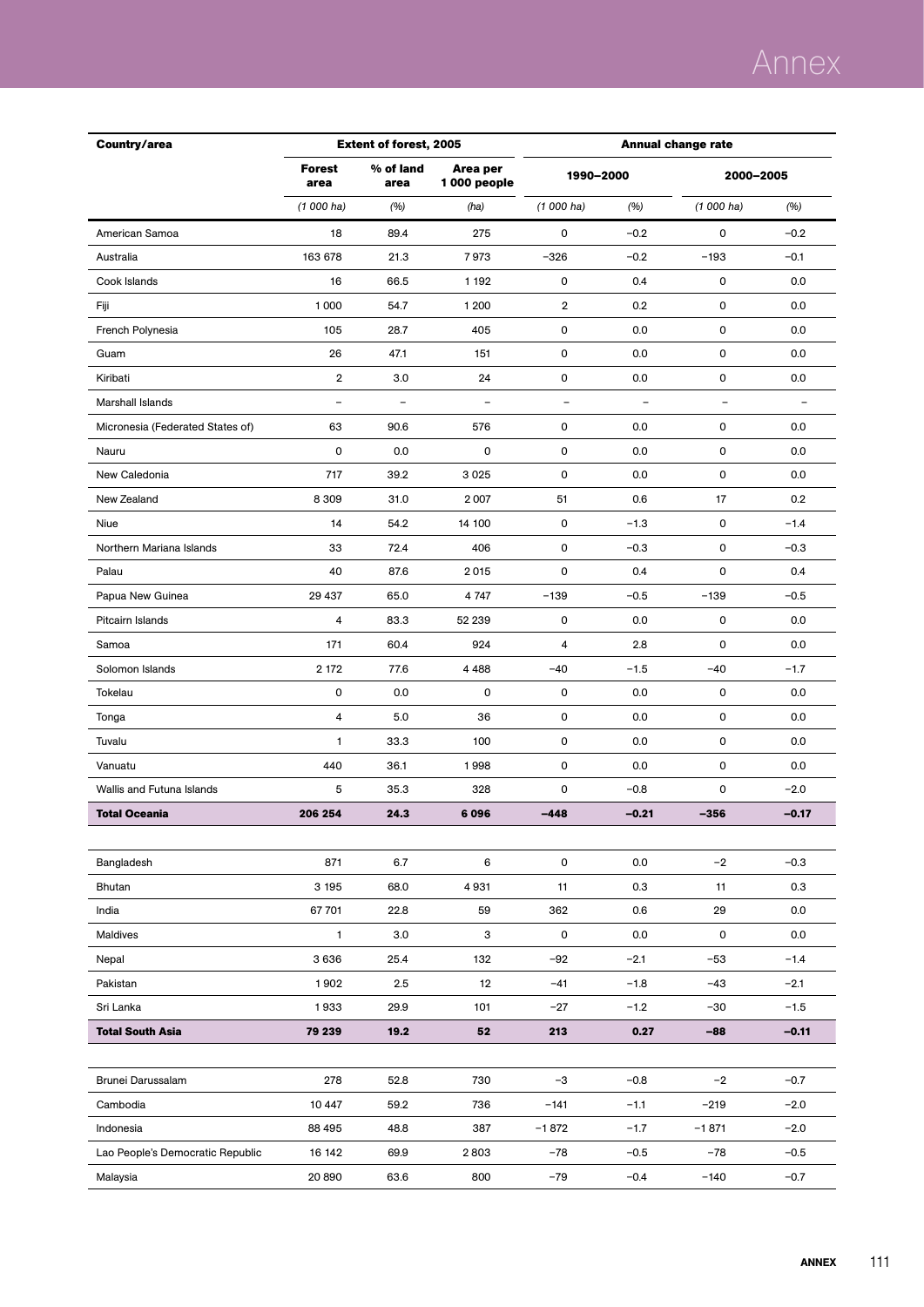#### TABLE 2 (cont.)

| Country/area                                 |                         | <b>Extent of forest, 2005</b> |                         |              | <b>Annual change rate</b> |              |         |  |
|----------------------------------------------|-------------------------|-------------------------------|-------------------------|--------------|---------------------------|--------------|---------|--|
|                                              | Forest<br>area          | % of land<br>area             | Area per<br>1000 people | 1990-2000    |                           | 2000-2005    |         |  |
|                                              | $(1000)$ ha)            | (%)                           | (ha)                    | $(1000)$ ha) | (%)                       | $(1000)$ ha) | (%)     |  |
| Myanmar                                      | 32 222                  | 49.0                          | 666                     | $-467$       | $-1.3$                    | $-466$       | $-1.4$  |  |
| Philippines                                  | 7 1 6 2                 | 24.0                          | 83                      | $-263$       | $-2.8$                    | $-157$       | $-2.1$  |  |
| Singapore                                    | $\overline{\mathbf{2}}$ | 3.4                           | 1                       | 0            | 0.0                       | 0            | 0.0     |  |
| Thailand                                     | 14 5 20                 | 28.4                          | 229                     | $-115$       | $-0.7$                    | -59          | $-0.4$  |  |
| Timor-Leste                                  | 798                     | 53.7                          | 717                     | $-11$        | $-1.2$                    | $-11$        | $-1.3$  |  |
| Viet Nam                                     | 12931                   | 39.7                          | 150                     | 236          | 2.3                       | 241          | 2.0     |  |
| <b>Total Southeast Asia</b>                  | 203 887                 | 46.8                          | 361                     | $-2790$      | $-1.20$                   | $-2763$      | -1.30   |  |
| <b>Total Asia and the Pacific</b>            | 734 243                 | 25.8                          | 201                     | $-1275$      | $-0.17$                   | 633          | 0.09    |  |
|                                              |                         |                               |                         |              |                           |              |         |  |
| <b>Belarus</b>                               | 7894                    | 38.0                          | 810                     | 47           | 0.6                       | 9            | 0.1     |  |
| Republic of Moldova                          | 329                     | 10.0                          | 86                      | 1            | 0.2                       | 1            | 0.2     |  |
| <b>Russian Federation</b>                    | 808 790                 | 47.9                          | 5 6 4 7                 | 32           | 0.0                       | -96          | 0.0     |  |
| Ukraine                                      | 9575                    | 16.5                          | 206                     | 24           | 0.3                       | 13           | 0.1     |  |
| <b>Total CIS countries</b>                   | 826 588                 | 46.7                          | 4 0 6 5                 | 103          | 0.01                      | $-73$        | $-0.01$ |  |
|                                              |                         |                               |                         |              |                           |              |         |  |
| Albania                                      | 794                     | 29.0                          | 250                     | $-2$         | $-0.3$                    | 5            | 0.6     |  |
| Bosnia and Herzegovina                       | 2 1 8 5                 | 43.1                          | 557                     | $-3$         | $-0.1$                    | $\mathbf 0$  | 0.0     |  |
| Bulgaria                                     | 3625                    | 32.8                          | 471                     | 5            | 0.1                       | 50           | 1.4     |  |
| Croatia                                      | 2 1 3 5                 | 38.2                          | 469                     | $\mathbf{1}$ | 0.1                       | $\mathbf{1}$ | 0.1     |  |
| Czech Republic                               | 2648                    | 34.3                          | 260                     | 1            | 0.0                       | 2            | 0.1     |  |
| Estonia                                      | 2 2 8 4                 | 53.9                          | 1706                    | 8            | 0.4                       | 8            | 0.4     |  |
| Hungary                                      | 1976                    | 21.5                          | 196                     | 11           | 0.6                       | 14           | 0.7     |  |
| Latvia                                       | 2941                    | 47.4                          | 1 2 8 5                 | 11           | 0.4                       | 11           | 0.4     |  |
| Lithuania                                    | 2099                    | 33.5                          | 616                     | 8            | 0.4                       | 16           | 0.8     |  |
| Poland                                       | 9 1 9 2                 | 30.0                          | 241                     | 18           | 0.2                       | 27           | 0.3     |  |
| Romania                                      | 6 370                   | 27.7                          | 296                     | $-1$         | 0.0                       | $\mathbf{1}$ | 0.0     |  |
| Serbia and Montenegro                        | 2694                    | 26.4                          | 256                     | 9            | 0.3                       | 9            | 0.3     |  |
| Slovakia                                     | 1929                    | 40.1                          | 358                     | 0            | 0.0                       | 2            | 0.1     |  |
| Slovenia                                     | 1 2 6 4                 | 62.8                          | 632                     | 5            | 0.4                       | 5            | 0.4     |  |
| The former Yugoslav Republic<br>of Macedonia | 906                     | 35.8                          | 445                     | 0            | 0.0                       | 0            | 0.0     |  |
| <b>Total Eastern Europe</b>                  | 43 042                  | 32.8                          | 341                     | 71           | 0.17                      | 150          | 0.35    |  |
|                                              |                         |                               |                         |              |                           |              |         |  |
| Andorra                                      | 16                      | 35.6                          | 216                     | 0            | 0.0                       | 0            | 0.0     |  |
| Austria                                      | 3862                    | 46.7                          | 464                     | 6            | 0.2                       | 5            | 0.1     |  |
| Belgium                                      | 667                     | 22.0                          | 64                      | $-1$         | $-0.1$                    | 0            | 0.0     |  |
| Channel Islands                              | $\mathbf{1}$            | 4.1                           | 5                       | 0            | 0.0                       | 0            | 0.0     |  |
| Denmark                                      | 500                     | 11.8                          | 92                      | 4            | 0.9                       | 3            | 0.6     |  |
| Faeroe Islands                               | 0                       | 0.1                           | $\overline{2}$          | 0            | 0.0                       | 0            | 0.0     |  |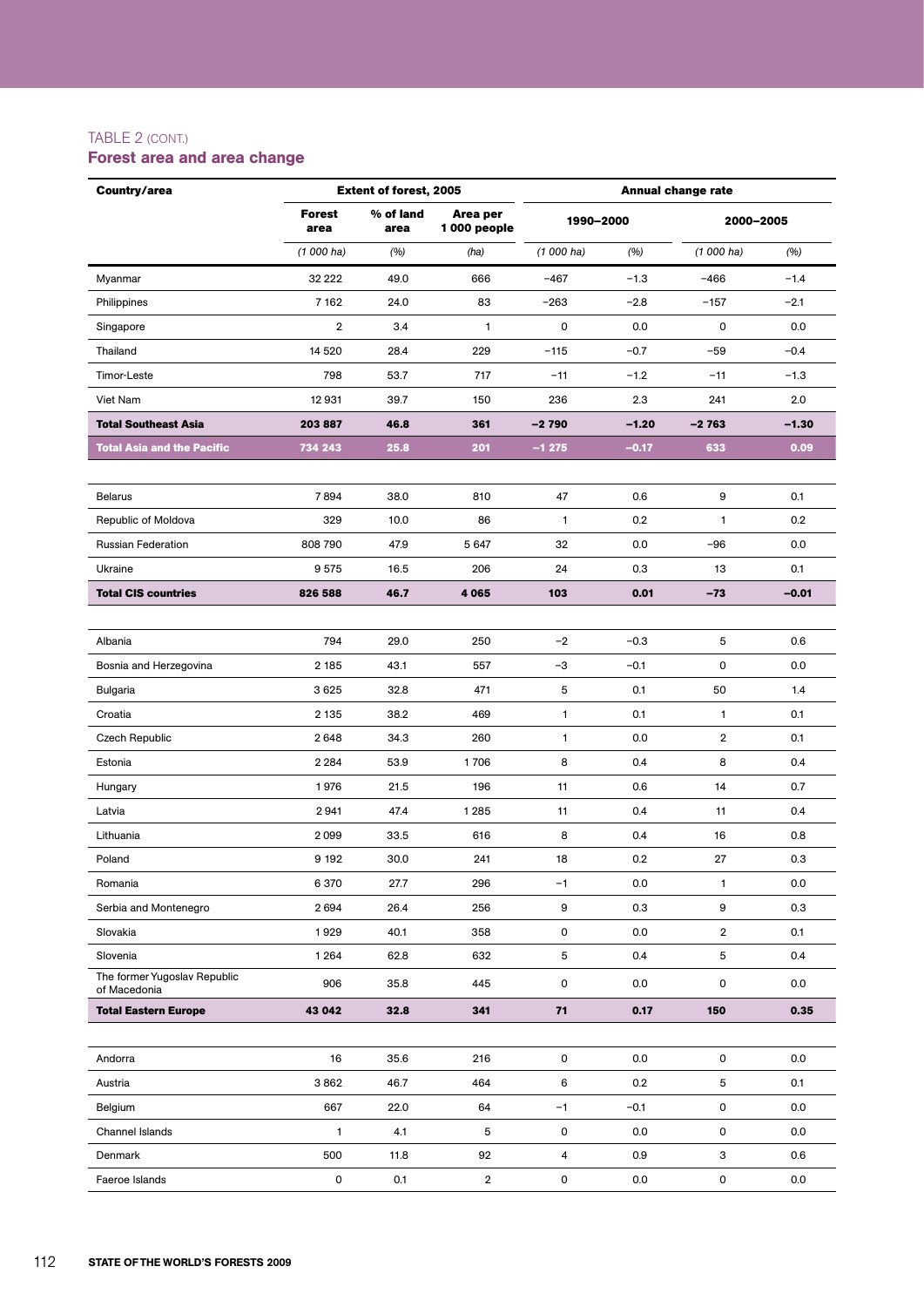# Annex

| Country/area                  | <b>Extent of forest, 2005</b><br><b>Annual change rate</b> |                   |                         |                     |        |                         |        |  |
|-------------------------------|------------------------------------------------------------|-------------------|-------------------------|---------------------|--------|-------------------------|--------|--|
|                               | <b>Forest</b><br>area                                      | % of land<br>area | Area per<br>1000 people | 1990-2000           |        | 2000-2005               |        |  |
|                               | $(1000)$ ha)                                               | (%)               | (ha)                    | $(1000)$ ha)        | (%)    | $(1000)$ ha)            | (%)    |  |
| Finland                       | 22 500                                                     | 73.9              | 4 277                   | 28                  | 0.1    | 5                       | 0.0    |  |
| France                        | 15 554                                                     | 28.3              | 254                     | 81                  | 0.5    | 41                      | 0.3    |  |
| Germany                       | 11 0 76                                                    | 31.7              | 134                     | 34                  | 0.3    | 0                       | 0.0    |  |
| Gibraltar                     | 0                                                          | 0.0               | 0                       | $\mathsf{O}\xspace$ | 0.0    | 0                       | 0.0    |  |
| Greece                        | 3752                                                       | 29.1              | 337                     | 30                  | 0.9    | 30                      | 0.8    |  |
| Holy See                      | 0                                                          | 0.0               | 0                       | $\mathsf 0$         | 0.0    | 0                       | 0.0    |  |
| Iceland                       | 46                                                         | 0.0               | 154                     | $\mathbf{1}$        | 4.3    | $\overline{\mathbf{2}}$ | 3.9    |  |
| Ireland                       | 669                                                        | 9.7               | 158                     | 17                  | 3.3    | 12                      | 1.9    |  |
| Isle of Man                   | 3                                                          | 6.1               | 44                      | 0                   | 0.0    | 0                       | 0.0    |  |
| Italy                         | 9979                                                       | 33.9              | 170                     | 106                 | 1.2    | 106                     | 1.1    |  |
| Liechtenstein                 | $\overline{7}$                                             | 43.1              | 203                     | 0                   | 0.6    | 0                       | 0.0    |  |
| Luxembourg                    | 87                                                         | 33.5              | 188                     | 0                   | 0.1    | 0                       | 0.0    |  |
| Malta                         | 0                                                          | $1.1$             | 1                       | 0                   | 0.0    | 0                       | 0.0    |  |
| Monaco                        | 0                                                          | 0.0               | 0                       | 0                   | 0.0    | 0                       | 0.0    |  |
| <b>Netherlands</b>            | 365                                                        | 10.8              | 22                      | $\overline{2}$      | 0.4    | $\mathbf{1}$            | 0.3    |  |
| Norway                        | 9 3 8 7                                                    | 30.7              | 2011                    | 17                  | 0.2    | 17                      | 0.2    |  |
| Portugal                      | 3783                                                       | 41.3              | 358                     | 48                  | 1.5    | 40                      | 1.1    |  |
| San Marino                    | 0                                                          | 1.6               | 3                       | $\mathsf 0$         | 0.0    | 0                       | 0.0    |  |
| Spain                         | 17915                                                      | 35.9              | 408                     | 296                 | 2.0    | 296                     | 1.7    |  |
| Sweden                        | 27 5 28                                                    | 66.9              | 3032                    | 11                  | 0.0    | 11                      | 0.0    |  |
| Switzerland                   | 1 2 2 1                                                    | 30.9              | 164                     | 4                   | 0.4    | 4                       | 0.4    |  |
| United Kingdom                | 2845                                                       | 11.8              | 47                      | 18                  | 0.7    | 10                      | 0.4    |  |
| <b>Total Western Europe</b>   | 131 763                                                    | 36.8              | 328                     | 703                 | 0.56   | 583                     | 0.45   |  |
| <b>Total Europe</b>           | 1 001 394                                                  | 44.3              | 1369                    | 877                 | 0.09   | 661                     | 0.07   |  |
|                               |                                                            |                   |                         |                     |        |                         |        |  |
| Anguilla                      | 6                                                          | 71.4              | 458                     | 0                   | 0.0    | 0                       | 0.0    |  |
| Antigua and Barbuda           | 9                                                          | 21.4              | 112                     | 0                   | 0.0    | 0                       | 0.0    |  |
| Aruba                         | 0                                                          | 2.2               | $\overline{\mathbf{4}}$ | 0                   | 0.0    | 0                       | 0.0    |  |
| Bahamas                       | 515                                                        | 51.5              | 1575                    | 0                   | 0.0    | 0                       | 0.0    |  |
| <b>Barbados</b>               | $\overline{\mathbf{c}}$                                    | 4.0               | 6                       | 0                   | 0.0    | 0                       | 0.0    |  |
| Bermuda                       | $\mathbf{1}$                                               | 20.0              | 16                      | 0                   | 0.0    | 0                       | 0.0    |  |
| <b>British Virgin Islands</b> | 4                                                          | 24.4              | 166                     | 0                   | $-0.1$ | 0                       | $-0.1$ |  |
| Cayman Islands                | 12                                                         | 48.4              | 270                     | 0                   | 0.0    | 0                       | 0.0    |  |
| Cuba                          | 2713                                                       | 24.7              | 241                     | 38                  | 1.7    | 56                      | 2.2    |  |
| Dominica                      | 46                                                         | 61.3              | 686                     | 0                   | $-0.5$ | 0                       | $-0.6$ |  |
| Dominican Republic            | 1376                                                       | 28.4              | 143                     | 0                   | 0.0    | 0                       | 0.0    |  |
| Grenada                       | 4                                                          | 12.2              | 39                      | 0                   | 0.0    | 0                       | 0.0    |  |
| Guadeloupe                    | 80                                                         | 47.2              | 181                     | 0                   | $-0.3$ | 0                       | $-0.3$ |  |
| Haiti                         | 105                                                        | 3.8               | 11                      | $-1$                | $-0.6$ | $-1$                    | $-0.7$ |  |
| Jamaica                       | 339                                                        | 31.3              | 126                     | 0                   | $-0.1$ | 0                       | $-0.1$ |  |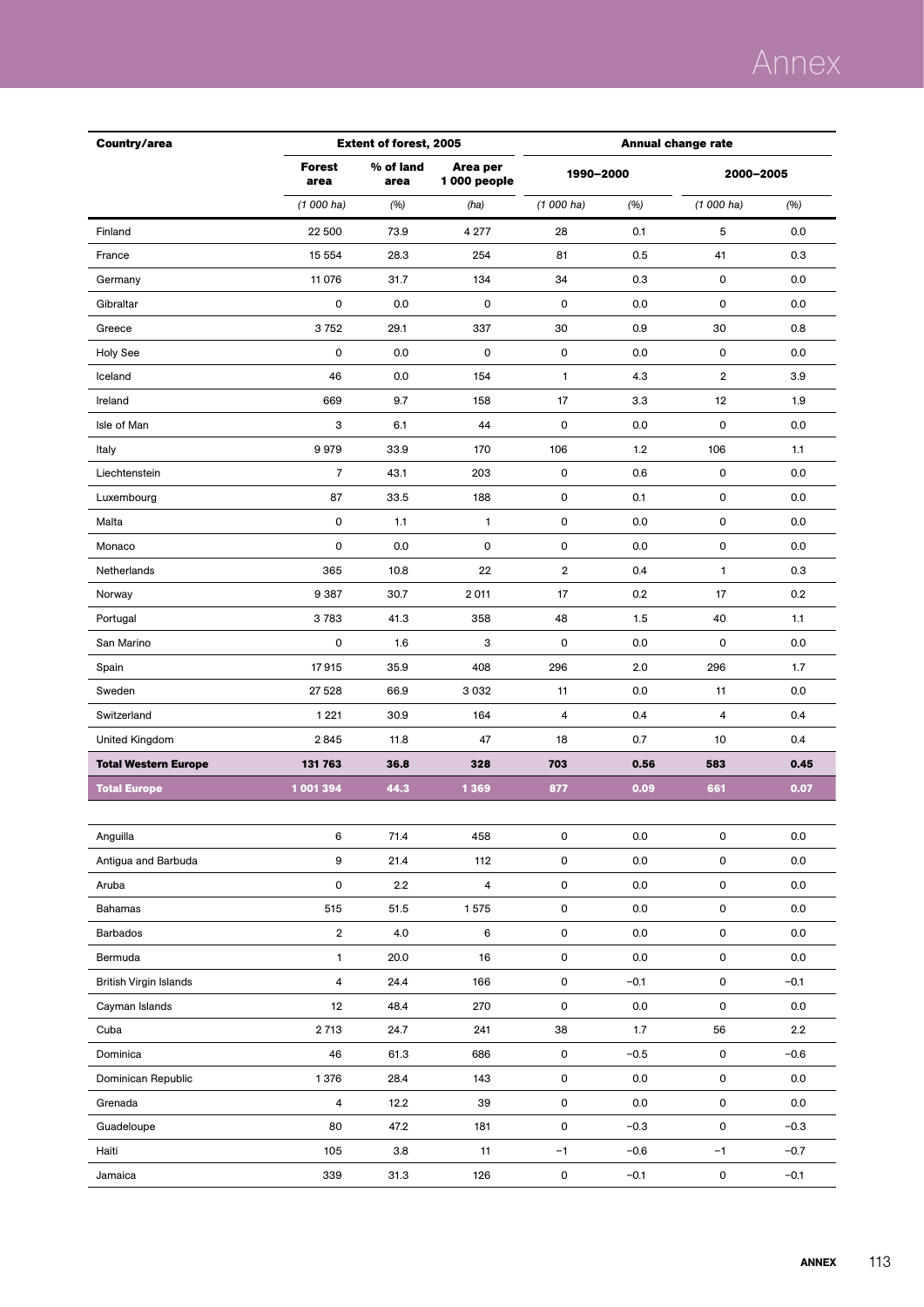### TABLE 2 (cont.)

| Country/area                                    |                       | <b>Extent of forest, 2005</b> |                         |              | <b>Annual change rate</b> |              |         |  |  |
|-------------------------------------------------|-----------------------|-------------------------------|-------------------------|--------------|---------------------------|--------------|---------|--|--|
|                                                 | <b>Forest</b><br>area | % of land<br>area             | Area per<br>1000 people | 1990-2000    |                           | 2000-2005    |         |  |  |
|                                                 | $(1000)$ ha)          | (%)                           | (ha)                    | $(1000)$ ha) | (%)                       | $(1000)$ ha) | (%)     |  |  |
| Martinique                                      | 47                    | 43.9                          | 117                     | 0            | 0.0                       | 0            | 0.0     |  |  |
| Montserrat                                      | 4                     | 35.0                          | 700                     | 0            | 0.0                       | 0            | 0.0     |  |  |
| <b>Netherlands Antilles</b>                     | $\mathbf{1}$          | 1.5                           | 6                       | $\mathbf 0$  | 0.0                       | $\mathbf 0$  | 0.0     |  |  |
| Puerto Rico                                     | 408                   | 46.0                          | 103                     | 0            | 0.1                       | 0            | 0.0     |  |  |
| Saint Kitts and Nevis                           | 5                     | 14.7                          | 108                     | 0            | 0.0                       | 0            | $0.0\,$ |  |  |
| Saint Lucia                                     | 17                    | 27.9                          | 104                     | 0            | 0.0                       | $\mathsf 0$  | $0.0\,$ |  |  |
| Saint Vincent and the Grenadines                | 11                    | 27.4                          | 90                      | 0            | 0.8                       | 0            | 0.8     |  |  |
| Trinidad and Tobago                             | 226                   | 44.1                          | 170                     | $-1$         | $-0.3$                    | $\mathbf 0$  | $-0.2$  |  |  |
| <b>Turks and Caicos Islands</b>                 | 34                    | 80.0                          | 1376                    | 0            | 0.0                       | 0            | 0.0     |  |  |
| United States Virgin Islands                    | 10                    | 27.9                          | 86                      | $\mathbf 0$  | $-1.3$                    | 0            | $-1.8$  |  |  |
| <b>Total Caribbean</b>                          | 5974                  | 26.1                          | 146                     | 36           | 0.65                      | 54           | 0.92    |  |  |
|                                                 |                       |                               |                         |              |                           |              |         |  |  |
| Belize                                          | 1653                  | 72.5                          | 5883                    | $\mathbf 0$  | 0.0                       | $\mathbf 0$  | 0.0     |  |  |
| Costa Rica                                      | 2 3 9 1               | 46.8                          | 544                     | $-19$        | $-0.8$                    | 3            | 0.1     |  |  |
| El Salvador                                     | 298                   | 14.4                          | 44                      | $-5$         | $-1.5$                    | $-5$         | $-1.7$  |  |  |
| Guatemala                                       | 3938                  | 36.3                          | 302                     | $-54$        | $-1.2$                    | $-54$        | $-1.3$  |  |  |
| Honduras                                        | 4 6 4 8               | 41.5                          | 667                     | $-196$       | $-3.0$                    | $-156$       | $-3.1$  |  |  |
| Nicaragua                                       | 5 1 8 9               | 42.7                          | 938                     | $-100$       | $-1.6$                    | $-70$        | $-1.3$  |  |  |
| Panama                                          | 4 2 9 4               | 57.7                          | 1306                    | $-7$         | $-0.2$                    | $-3$         | $-0.1$  |  |  |
| <b>Total Central America</b>                    | 22 411                | 43.9                          | 557                     | $-380$       | $-1.47$                   | $-285$       | $-1.23$ |  |  |
|                                                 |                       |                               |                         |              |                           |              |         |  |  |
| Argentina                                       | 33 0 21               | 12.1                          | 844                     | $-149$       | $-0.4$                    | $-150$       | $-0.4$  |  |  |
| <b>Bolivia</b>                                  | 58 740                | 54.2                          | 6 2 8 0                 | $-270$       | $-0.4$                    | $-270$       | $-0.5$  |  |  |
| Brazil                                          | 477 698               | 57.2                          | 2523                    | $-2681$      | $-0.5$                    | $-3103$      | $-0.6$  |  |  |
| Chile                                           | 16 121                | 21.5                          | 979                     | 57           | 0.4                       | 57           | 0.4     |  |  |
| Colombia                                        | 60 728                | 58.5                          | 1333                    | -48          | $-0.1$                    | $-47$        | $-0.1$  |  |  |
| Ecuador                                         | 10853                 | 39.2                          | 822                     | $-198$       | $-1.5$                    | $-198$       | $-1.7$  |  |  |
| <b>Falkland Islands</b>                         | 0                     | 0.0                           | 0                       | 0            | 0.0                       | 0            | $0.0\,$ |  |  |
| French Guiana                                   | 8063                  | 91.8                          | 40 9 29                 | -3           | 0.0                       | 0            | 0.0     |  |  |
| Guyana                                          | 15 104                | 76.7                          | 20 438                  | 0            | 0.0                       | 0            | $0.0\,$ |  |  |
| Paraguay                                        | 18 475                | 46.5                          | 3 0 71                  | -179         | $-0.9$                    | $-179$       | $-0.9$  |  |  |
| Peru                                            | 68 742                | 53.7                          | 2492                    | -94          | $-0.1$                    | -94          | $-0.1$  |  |  |
| South Georgia and the South<br>Sandwich Islands | 0                     | 0.0                           | 0                       | 0            | 0.0                       | 0            | 0.0     |  |  |
| Suriname                                        | 14 7 7 6              | 94.7                          | 32 475                  | 0            | 0.0                       | 0            | 0.0     |  |  |
| Uruguay                                         | 1506                  | 8.6                           | 452                     | 50           | 4.5                       | 19           | 1.3     |  |  |
| Venezuela (Bolivarian Republic of)              | 47713                 | 54.1                          | 1755                    | $-288$       | $-0.6$                    | $-288$       | $-0.6$  |  |  |
| <b>Total South America</b>                      | 831 540               | 47.7                          | 2 197                   | $-3802$      | $-0.44$                   | -4 251       | $-0.50$ |  |  |
| <b>Total Latin America</b><br>and the Caribbean | 859 925               | 47.3                          | 1870                    | $-4147$      | $-0.46$                   | $-4483$      | $-0.51$ |  |  |